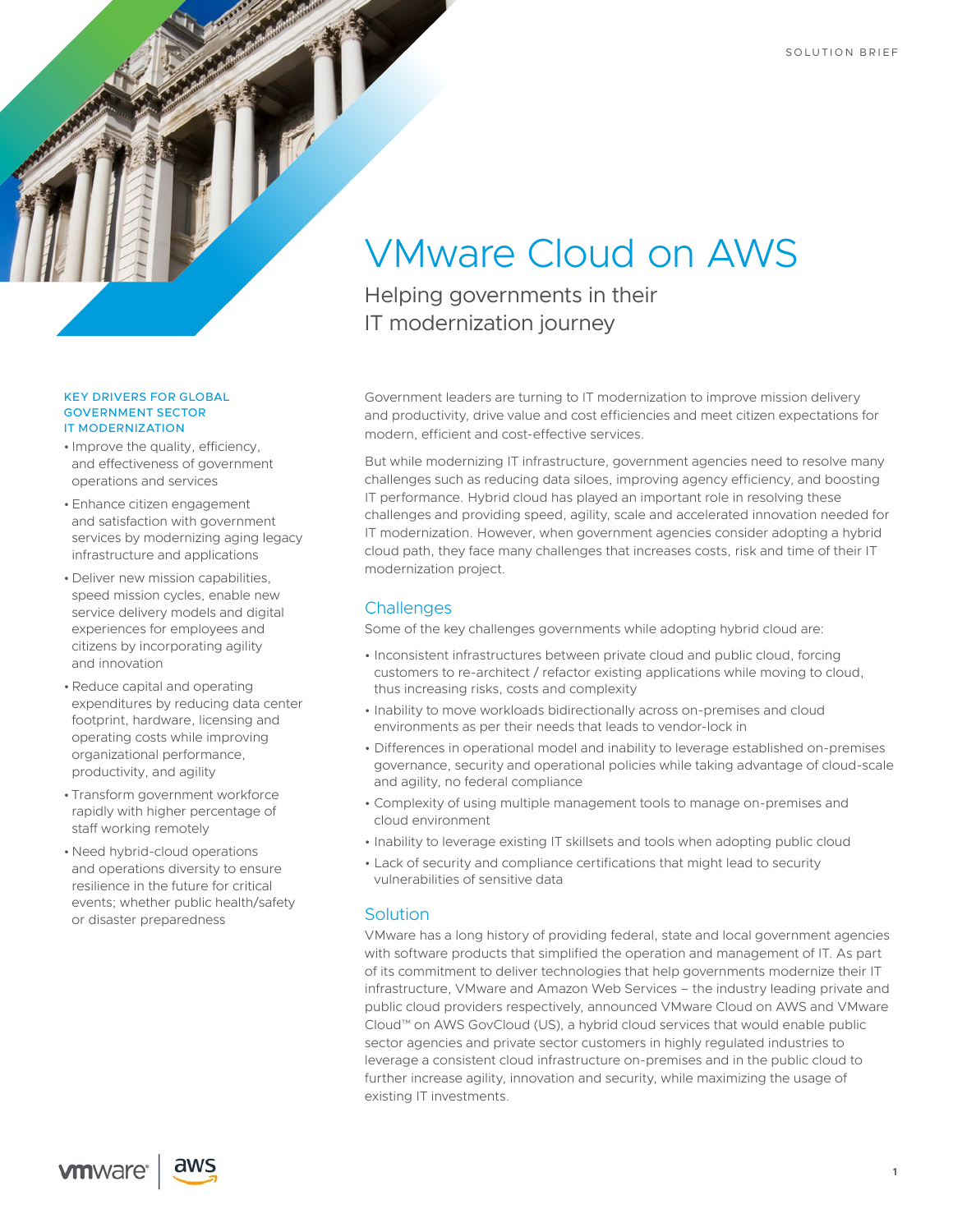### VMWARE CLOUD ON AWS SOLUTION OVERVIEW

- •Consistent infrastructure and operations across on-premises and cloud environment
- Familiar vCenter-based management based on vSphere and vCenter APIs
- Enterprise-grade infrastructure, delivered as a service with platform level capabilities to meet the needs of mission-critical applications
- On-demand expansion of your data center capacity to the cloud with no impact to application uptime or disruption to end users
- High bandwidth, low latency access to 170+ native AWS services for extending the value of enterprise applications
- A seamless developer experience across the entire platform with a developer center, developer tools, and automation tools
- A simplified path to running Kubernetes and containers on VMware Cloud on AWS with the support of VMware Tanzu Kubernetes Grid Plus

## VMWARE CLOUD ON AWS GOVCLOUD (US) SOLUTION OVERVIEW

• Secure infrastructure to meet stringent security and privacy controls to run sensitive workloads in the cloud

VMware Cloud on AWS provides IT teams an on-demand, scalable hybrid cloud service that enables them to seamlessly extend, migrate, and protect their infrastructure in the cloud. And once in the cloud, they can start their application modernization journey with minimal disruption. With the same architecture and operational experience on-premises and in the cloud, IT teams can now quickly derive instant business value through the AWS and VMware hybrid cloud experience.

VMware Cloud on AWS GovCloud (US) provides them ability to run highly sensitive government workloads with the hardened security and production-grade capabilities that government agencies can benefit from.



FIGURE 1: VMware Cloud on AWS brings VMware's enterprise-class Software-Defined Data Center software to the AWS Cloud and enables customers to run production applications across VMware vSphere-based private, public and hybrid cloud environments, with optimized access to AWS services.

## Key value propositions

- Run, manage, secure and protect production applications in a seamlessly integrated hybrid IT environment without having to purchase custom hardware
- Deliver rapid time to value with the ability to spin up an entire VMware Software Defined Data Center (SDDC) in the AWS Cloud in under two hours on average and scale host capacity in minutes
- Accelerate cloud migrations from months and years to weeks and days by eliminating the rework tax needed to re-architect enterprise applications with consistent infrastructure across vSphere-based private clouds and the AWS Cloud.
- Innovate and respond to changing business demands with the enterprise capabilities of VMware SDDC for any app, coupled with the elastic infrastructure of the AWS cloud, and the breadth and depth of AWS services
- Use familiar skills, tools, and processes for managing cloud environments with consistent operations for improved productivity, and reduced costs
- Secure sensitive information with intrinsically secure platform supported by major regulatory compliance certifications. 1

**vm**ware<sup>®</sup>

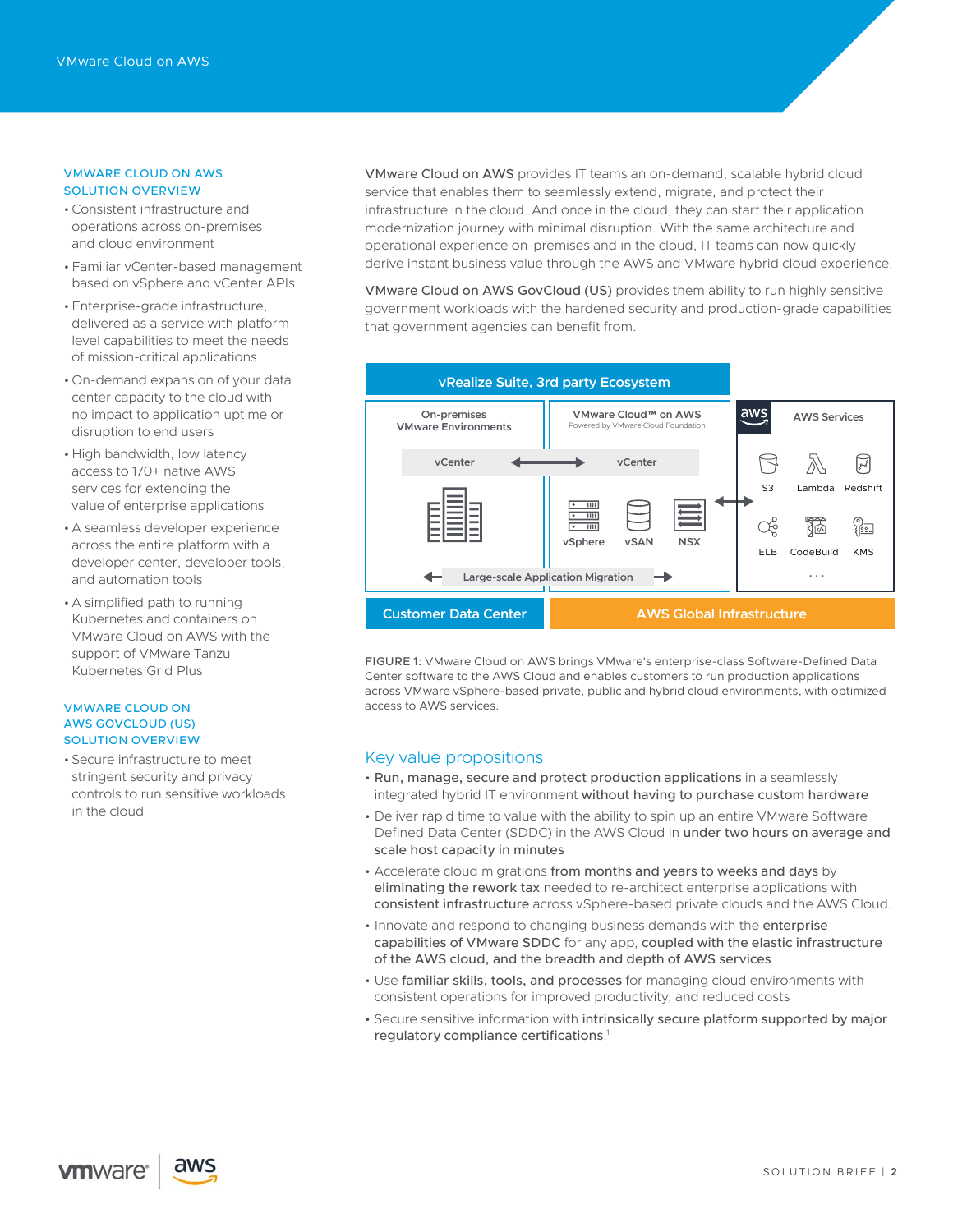#### SCOTTISH GOVERNMENT CREATES FIRST-MOVER ADVANTAGE BY EXPLOITING LATEST TECHNOLOGY

The Scottish Government's Agriculture and Rural Economy Directorate put together a team of four to run a Proofof-Concept, including House of Brick Technologies, a long-term services provider and VMware partner. The team managed the conversion and migration process within **3** weeks of starting.

- Zero downtime during the migration process
- Application running costs 5-6x lower
- Seamless conversion and migration of DR protocols to VMware Cloud on AWS
- Quick, easy execution based on existing IT models to prevent complexit[y](https://assets.contentstack.io/v3/assets/blt58b49a8a0e43b5ff/blt4e0e87aa6fe7a92e/5ed940d6bf4ae52c761ecd29/VMC_TEI_Spotlight_-_West_Windsor-Plainsboro.pdf)

"We could be five or six times more expensive running our application natively in the cloud. VMware Cloud on AWS means we're not spending money wildly by going to the cloud. Boy, was it doable. We were able to execute quickly, with the skills we already had. Plus, it was the most costeffective option. VMware Cloud on AWS was a no brainer"

NEILL SMITH, HEAD OF IT INFRASTRUCTURE, THE SCOTTISH GOVERNMENT'S AGRICULTURE AND RURAL ECONOMY DIRECTORATE



**Scottish Government** Riaghaltas na h-Alba gov.scot

*[Learn More](https://blogs.vmware.com/emea/en/2020/03/scottish-government-creates-first-mover-advantage-by-exploiting-latest-technology/)*

- Flexibly choose where to run apps based on business needs. Seamlessly move workloads bi-directionally between vSphere-based private clouds and the AWS Cloud
- Leverage established on-premises enterprise security, governance and operational policies and extend that with the cloud scale and security that AWS Cloud brings
- Take advantage of flexible consumption economics in order to provision cloud services on a predicable per-host basis, avoiding cost overruns
- Leverage the most expansive global scale and reach that AWS provides in order to scale government services across different regions

## Use cases

## Modernization of government data centers

- Data center consolidation: Want to consolidate data centers with consistent, secure, and programmable IT infrastructure in order to reduce data silos
- IT infrastructure transformation: Want to build and manage containers and microservices, enabling developers with the resources and environments they need to drive continuous innovation
- Transformation of IT services delivery: Want to automate traditional IT tasks and accelerate the delivery and ongoing management of infrastructure, applications, and custom services
- DevOps-ready IT: Need to rapidly provision a complete application stack within a hybrid cloud and support developer choice in how resources are accessed in order to accelerate government app development and delivery

## Data center extension / cloud migration

- App specific migrations: Want to move specific applications or mission critical workloads to the cloud due to specific business needs e.g. Want to move business critical applications such as Oracle or Virtual Desktop Infrastructure workloads to the cloud
- Footprint expansion: Want to provision IT capacity rapidly to remote locations where there is no data center presence or do not want to provision net new capacity in existing government data centers for new projects or to the remote field offices with access to network applications with VMware SD-WAN support for VMware Cloud on AWS
- Business continuity needs:
	- On-demand capacity: Have capacity constraints on-premises to handle seasonal spikes in deman[d o](https://cloud.vmware.com/govcloud#get-started)r meet dynamic mission requirements or want to burst infrastructure and services capacity to support high, unexpected, data volumes and government staffers working from new locations or to create a secure, agile and scalable infrastructure operations to meet citizen service demands
	- Virtual desktops and published apps: Want to enable remote working for government workforce or to provision student-centered online campus to support remote education or have a need for leveraging consistent cloud capacity for scaling on-premises virtual desktops infrastructure for temporary workers or contractors
- Disaster recovery: Want to replace Existing DR in order to reduce secondary DR site costs by moving their DR operations to the cloud or want to modernize their existing DR solutions or want to complement their existing DR strategy with a cloud-based DR solution for specific applications
- Test/dev: Have a need for doing test and development activities in the cloud in an environment that is operationally similar to their on-premises environments